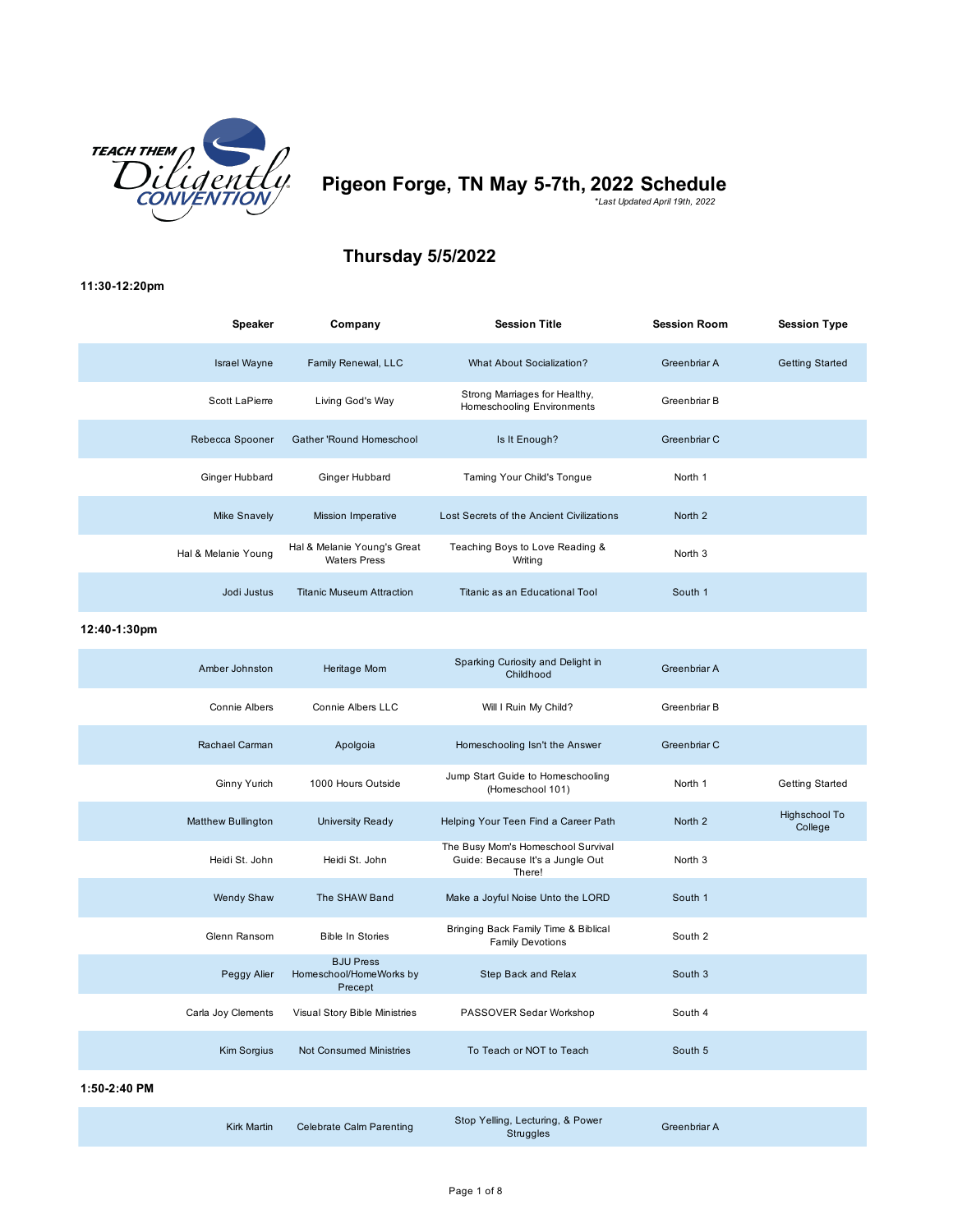| Dr. Mark Hamby          | <b>Lamplighter Ministries</b>   | Raise Them Up, Don't Crush Them<br>Down                     | Greenbriar B       |                          |
|-------------------------|---------------------------------|-------------------------------------------------------------|--------------------|--------------------------|
| Sonya Shafer            | Simply Charlotte Mason          | Five Flavors of Homeschooling                               | Greenbriar C       | <b>Getting Started</b>   |
| Lisa Schmidt            | <b>History Bites</b>            | Responding Biblically to Fear, Worry<br>and Anxiety         | North 1            |                          |
| Catherine Zoller        | Rhyme and Reason Ministries     | Understanding the Temperaments (and<br>their blends)        | North <sub>2</sub> |                          |
| Jennifer Pepito         | The Peaceful Press              | Mothering by the Book                                       | North <sub>3</sub> |                          |
| Linda Kane              | Hope And A Future               | Eradicating All Learning Challenges!                        | South 1            |                          |
| Norm Wakefield          | The Spirit of Elijah Ministries | The Power Source of Men is Knowing<br>Who and Whose You Are | South 2            |                          |
| <b>Stephen Buettell</b> | Cedarville University           | Dual Enrollment: When, Where, Why<br>and How?               | South 3            | Highschool To<br>College |
| Julie Melendez          | <b>Classical Conversations</b>  | 5 Core Habits to Help Your Child Learn<br>Anything          | South 4            |                          |
| <b>Ginger Hubbard</b>   | <b>Ginger Hubbard</b>           | Wise Words for Kids                                         | South 5            |                          |

**3:00-3:50 PM**

| Linda Lacour Hobar        | The Mystery of History                             | The Mystery of Home Education                                                       | Greenbriar A       | <b>Getting Started</b>   |
|---------------------------|----------------------------------------------------|-------------------------------------------------------------------------------------|--------------------|--------------------------|
|                           | <b>MTHEA</b>                                       | Title Coming Soon!                                                                  | Greenbriar B       | Highschool To<br>College |
| <b>Todd Wilson</b>        | The Smiling Homeschooler                           | This, We Believe                                                                    | Greenbriar C       | <b>Getting Started</b>   |
| <b>Heather Bitterling</b> | Arts Alive!                                        | How to encourage your artistic child<br>without surrendering them to the world.     | North 1            |                          |
| Solomon Schmidt           | <b>History Bites</b>                               | Ten Great Adventures from World<br>History                                          | North <sub>2</sub> |                          |
| Tricia Goyer              | Tricia Goyer, Author                               | Write That Book: Going from Idea to<br><b>Published Book</b>                        | North <sub>3</sub> |                          |
| Steve Blackston           | Husband of a Homeschooling<br><b>Mom</b>           | Marriage and Relationships                                                          | South 1            |                          |
| Dr. Tim Rees              | <b>Erskine College</b>                             | Is College (Still) Worth It? Data-driven<br>insights to support the next generation | South 2            | Highschool To<br>College |
| <b>Penny Mayes</b>        | Take Time for Art                                  | The Benefits of Hands-on Learning<br>(Hint: It makes you smarter!)                  | South 3            |                          |
| Dale Cox                  | Beakers & Bricks, LLC                              | Food Science: Careers and Cooking                                                   | South 4            |                          |
| Hal & Melanie Young       | Hal & Melanie Young's Great<br><b>Waters Press</b> | Parenting Tweens and Pre-teens                                                      | South 5            |                          |
|                           |                                                    |                                                                                     |                    |                          |

**4:10-5:00 PM**

| Jeff Reep      | Cedarville University      | From Boys To Men: the goal is not well<br>behaved children but godly adults   | Greenbriar A | Highschool To<br>College |
|----------------|----------------------------|-------------------------------------------------------------------------------|--------------|--------------------------|
| Kim Sorgius    | Not Consumed Ministries    | 5 Things God Says About Loving Your<br>Siblings                               | Greenbriar B |                          |
| Dr. Jeff Myers | <b>Summit Ministries</b>   | Standing in the Land of Giants: Four<br>Ways to Grow our Children as Leaders. | Greenbriar C |                          |
| Sheri Seligson | Apologia - Sherri Seligson | Am I Ruining My Children? What I Wish I<br>Knew As a New Homeschool Mom       | North 1      | Getting Started          |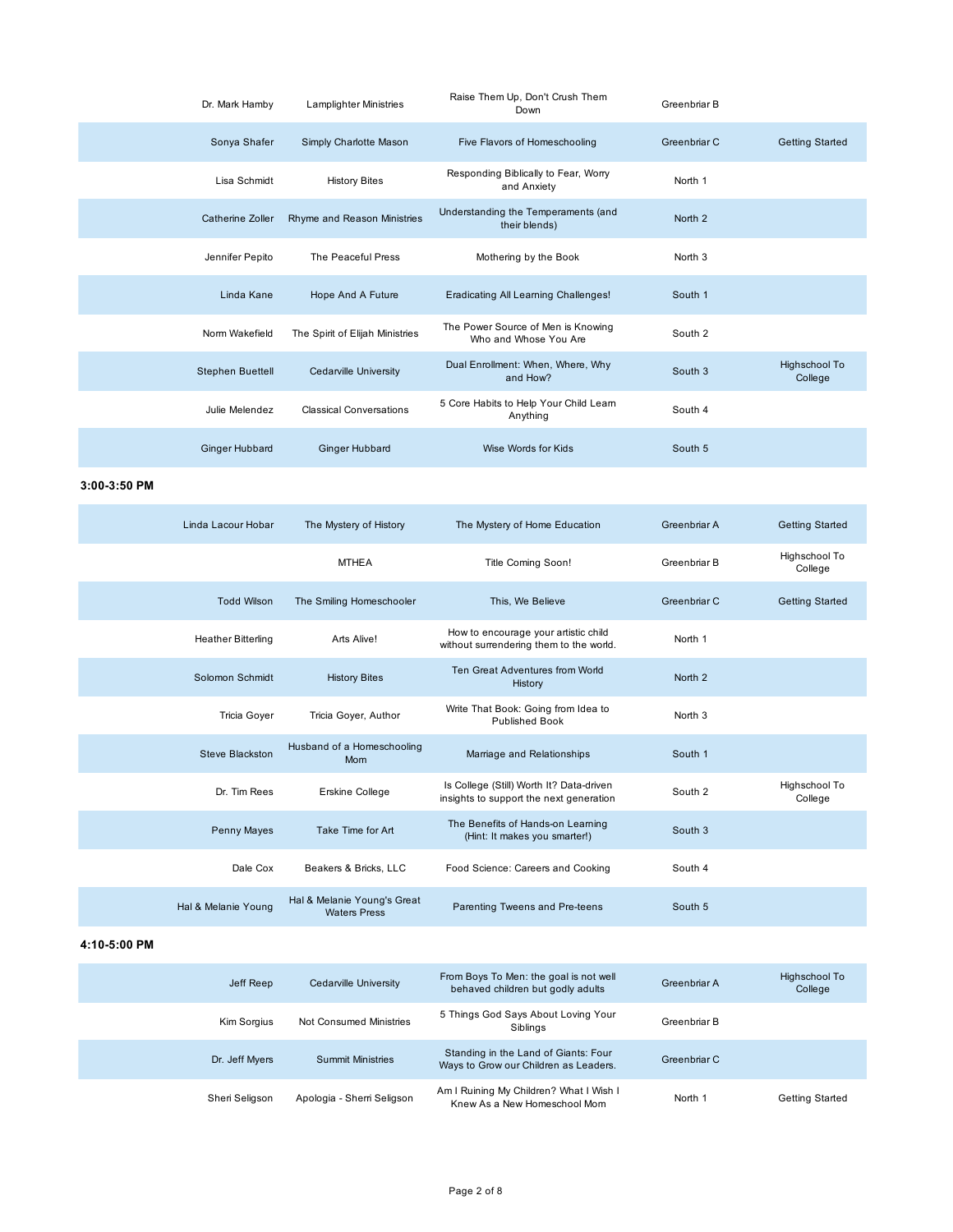|                        | Dennis Gundersen    | Grace & Truth Books       | Courtship & Dating: So What's the<br>Difference?                               | North <sub>2</sub>                        |  |
|------------------------|---------------------|---------------------------|--------------------------------------------------------------------------------|-------------------------------------------|--|
|                        | E. Stephen Burnett  | Lorehaven                 | Why Do Your Kids Need Fantastical<br>Stories for God's Glory?                  | North <sub>3</sub>                        |  |
|                        | Patti Garibray      | American Heritage Girls   | Faith, Service, Fun                                                            | South 1                                   |  |
|                        | Katy Hardwick Smith | The Voice of the Martyrs  | Are your children prepared? Prayer and<br>Persecution                          | South 2                                   |  |
|                        | James Staddon       | Lenspiration              | 10 Tips for Better Photos with Whatever<br>Camera You Have!                    | South 3                                   |  |
|                        | James R. Hannibal   | Lightraiders              | Thriving with Stories: Helping Students<br>Engage with Literature              | South 4                                   |  |
|                        | <b>Mike Snavely</b> | <b>Mission Imperative</b> | That's Impossible!                                                             | South 5                                   |  |
| 5:30-7:00 PM           |                     |                           |                                                                                |                                           |  |
|                        | Dr. Kathy Koch      | <b>Celebrate Kids</b>     | <b>KEYNOTE: Created To Be</b>                                                  | <b>LeConte Hall</b>                       |  |
| 7:00-9:00 PM           |                     |                           |                                                                                |                                           |  |
|                        |                     |                           | <b>Exhibit Hall Open</b>                                                       | <b>LeConte Hall</b>                       |  |
| 8:30-9:00 PM           |                     |                           |                                                                                |                                           |  |
|                        | <b>Trudie Schar</b> | Teach Them Diligently 365 | How to Get the Most out of your 365<br>Membership<br>*For TTD365 Members Only* | Teach Them Diligently 365<br><b>Booth</b> |  |
| <b>Friday 5/6/2022</b> |                     |                           |                                                                                |                                           |  |

### **9:00-9:50 AM**

| Heidi St. John     | Heidi St. John                  | Light a Thousand Fires: How<br>Homeschoolers Can Engage the<br>Culture and Win the Battle for Truth                 | <b>LeConte Hall</b> |                          |
|--------------------|---------------------------------|---------------------------------------------------------------------------------------------------------------------|---------------------|--------------------------|
| <b>Todd Wilson</b> | The Smiling Homeschooler        | Every Dad a Homeschooling Dad!                                                                                      | Greenbriar B        |                          |
| Sonya Shafer       | Simply Charlotte Mason          | Feed Your Child's Mind, Don't Just<br>Exercise It                                                                   | Greenbriar C        |                          |
| Leslie Nunnery     | <b>Teach Them Diligently</b>    | For The Heart Of Your Homeschool                                                                                    | North 1             | <b>Getting Started</b>   |
| Norm Wakefield     | The Spirit of Elijah Ministries | The Spirit of Elijah Turns the Hearts of<br>Men to God and family                                                   | North <sub>2</sub>  |                          |
| September McCarthy | September & Co                  | Homeschooling: The Long Haul -<br>Determination, Motivation, and<br>Inspiration to Starting and Finishing<br>Strong | North <sub>3</sub>  |                          |
| Jeff Reep          | Cedarville University           | Choosing a Major/College/Career: It's<br>Better to get it Right than Fast                                           | South 1             | Highschool To<br>College |
| Sarah Harmeling    | Homeschool Art Box              | Homeschool Art - Is it Worth the Mess?                                                                              | South 2             |                          |
| Adelaide Olguin    | TalkBox.Mom                     | Create a LANGUAGE IMMERSION<br>Homeschool-even if You Only Know<br>English!                                         | South 3             |                          |
| Nathan Ahlstrom    | Redeemed Homestead              | Homesteading as Homeschool: How to<br><b>Get Started</b>                                                            | South 4             |                          |
| 10:10-11:00 AM     |                                 |                                                                                                                     |                     |                          |

| amby | Lamplighter M |
|------|---------------|
|------|---------------|

Dr. Mark Hamby Lamplighter Ministries KEYNOTE: Let Me Go! Resolved LeConte Hall<br>Conflicts and Restored Relationships LeConte Hall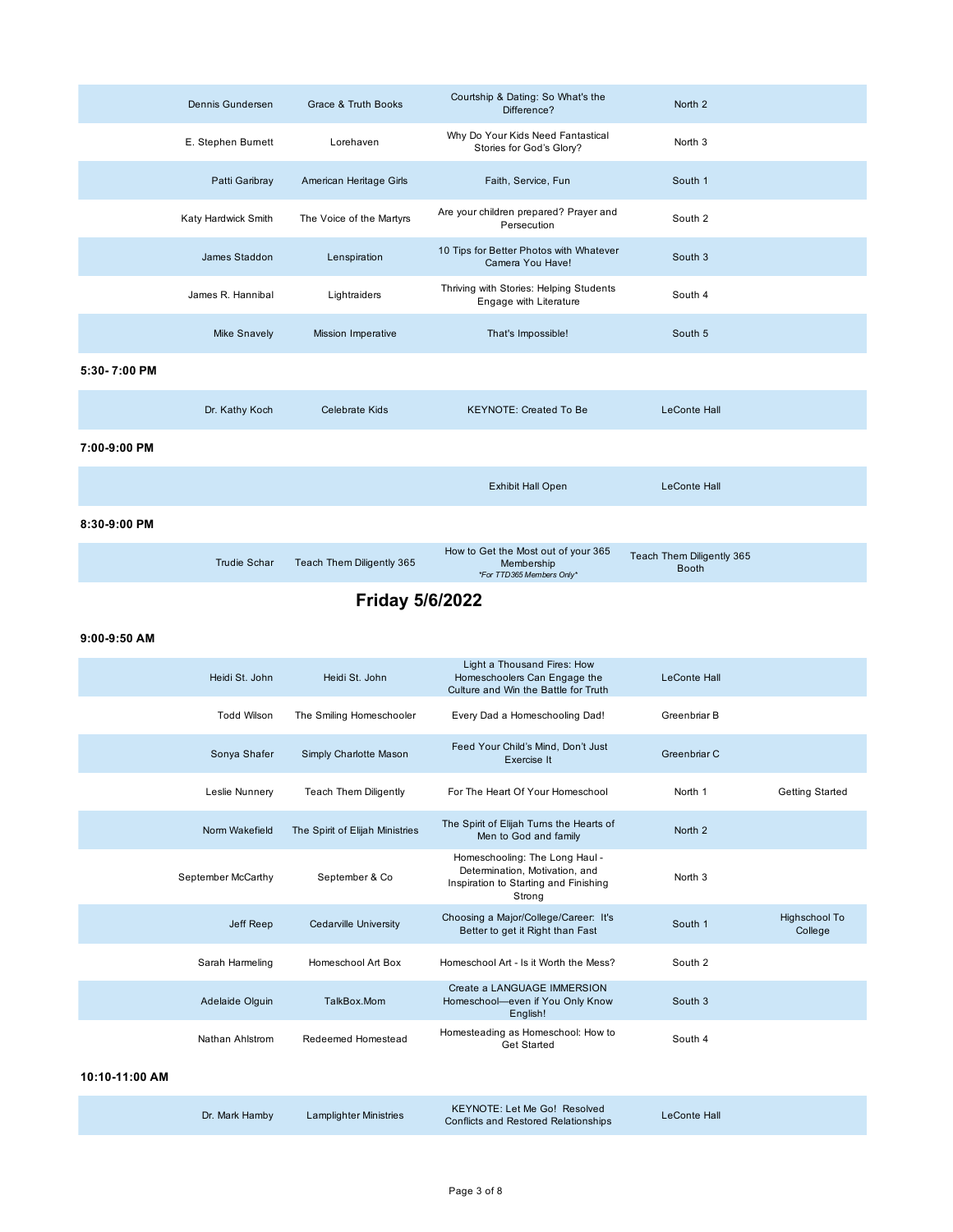| Rebecca Spooner               | Gather 'Round Homeschool                                     | Hide 'Em Under a Bush Oh No!                                                                                      | Greenbriar B                              |                          |
|-------------------------------|--------------------------------------------------------------|-------------------------------------------------------------------------------------------------------------------|-------------------------------------------|--------------------------|
| <b>Ginny Yurich</b>           | 1000 Hours Outside                                           | 1000 Hours Outside, How Nature<br>Immersion Sets Kids Up for Lifetime<br><b>Success</b>                           | North 1                                   |                          |
| Dr. Sandi Queen               | Queen Homeschool Supplies,<br>Inc.                           | Identifying Your Child's Learning Style<br>and Teaching To It                                                     | North <sub>2</sub>                        | <b>Getting Started</b>   |
| Jennifer Pepito               | The Peaceful Press                                           | Homeschooling With Insight                                                                                        | North 3                                   |                          |
| Pat Wesolowski                | <b>Bryan College</b>                                         | Preparing Your Students for College<br>(It's easier than you might think.)                                        | South 1                                   | Highschool To<br>College |
| Marlene Dickinson             | <b>Faith Based Student Musicals</b>                          | EASY WAYS TO INTEGRATE THE<br>POWER OF STORY SONGS                                                                | South 2                                   |                          |
| Charla McKinley               | <b>Beyond Personal Finance</b>                               | Dollars & Sense                                                                                                   | South 3                                   |                          |
| Trudie Schar & Dr. Kathy Koch | <b>Teach Them Diligently</b><br>365/Celebrate Kids           | Q&A with Dr. Kathy Koch<br>*For TTD365 Members Only*                                                              | Teach Them Diligently 365<br><b>Booth</b> |                          |
| 11:00-1:00 PM                 |                                                              |                                                                                                                   |                                           |                          |
|                               |                                                              | Lunch and Shopping Hour                                                                                           | LeConte Hall & Lobby                      |                          |
| 12:30-1:00 PM                 |                                                              |                                                                                                                   |                                           |                          |
| <b>Trudie Schar</b>           | Teach Them Diligently 365                                    | How to Get the Most out of your 365<br>Membership<br>*For TTD365 Members Only*                                    | Teach Them Diligently 365<br><b>Booth</b> |                          |
| 1:00-1:50 PM                  |                                                              |                                                                                                                   |                                           |                          |
| Sheri Seligson                | Apologia - Sherri Seligson                                   | <b>Building Sibling Relationships</b>                                                                             | Greenbriar A                              |                          |
| Hal & Melanie Young           | Hal & Melanie Young's Great<br><b>Waters Press</b>           | Post-Pandemic Parenting and<br>Homeschooling                                                                      | Greenbriar B                              |                          |
| <b>Israel Wayne</b>           | Family Renewal, LLC                                          | The Biblical Basis for Parental Rights                                                                            | Greenbriar C                              |                          |
| Patti Garibay                 | American Heritage Girls                                      | Raising Godly Girls in a Post-Christian<br>America                                                                | North 1                                   |                          |
| Leslie Nunnery                | <b>Teach Them Diligently</b>                                 | Refocus on Marriage--For Ladies Only!                                                                             | North <sub>2</sub>                        |                          |
| Ginger Hubbard                | Ginger Hubbard                                               | Reaching the Heart of Your Child                                                                                  | North 3                                   |                          |
| Dr. Rebecka Spencer           | <b>Cherish Children Ministries</b>                           | Help! Can't That Child Hear Me?<br><b>Auditory Processing Disorder</b>                                            | South 1                                   |                          |
| <b>Carl Willis</b>            | Every Man A Warrior                                          | Becoming a Warrior for Christ                                                                                     | South 2                                   |                          |
| <b>Kelsey Reed</b>            | <b>WORLD News Group</b>                                      | Equipping for Cultural Engagement:<br>How to Turn (Scary) Conversations into<br><b>Discipleship Opportunities</b> | South 3                                   |                          |
| Antoinnette LaGrossa          | ShillerLearning: Montessori at<br>Home                       | Uncover Your Child's Inner Genius: 5<br>Tips to Bring Out Their Best                                              | South 4                                   | <b>Getting Started</b>   |
| Linda Kane                    | Hope And A Future                                            | Make Learning Fun! Teach the Most<br>Effective and Efficient Way for the Brain                                    | <b>Exhibit Hall Session</b>               |                          |
| Trudie Schar & Kirk Martin    | <b>Teach Them Diligently</b><br>365/Celebrate Calm Parenting | Q & A with Kirk Martin<br>*For TTD365 Members Only*                                                               | Teach Them Diligently 365<br>Booth        |                          |
| 2:20-3:10 PM                  |                                                              |                                                                                                                   |                                           |                          |
| Sonya Shafer                  | Simply Charlotte Mason                                       | Learning with Living Books                                                                                        | Greenbriar A                              |                          |
|                               |                                                              |                                                                                                                   |                                           |                          |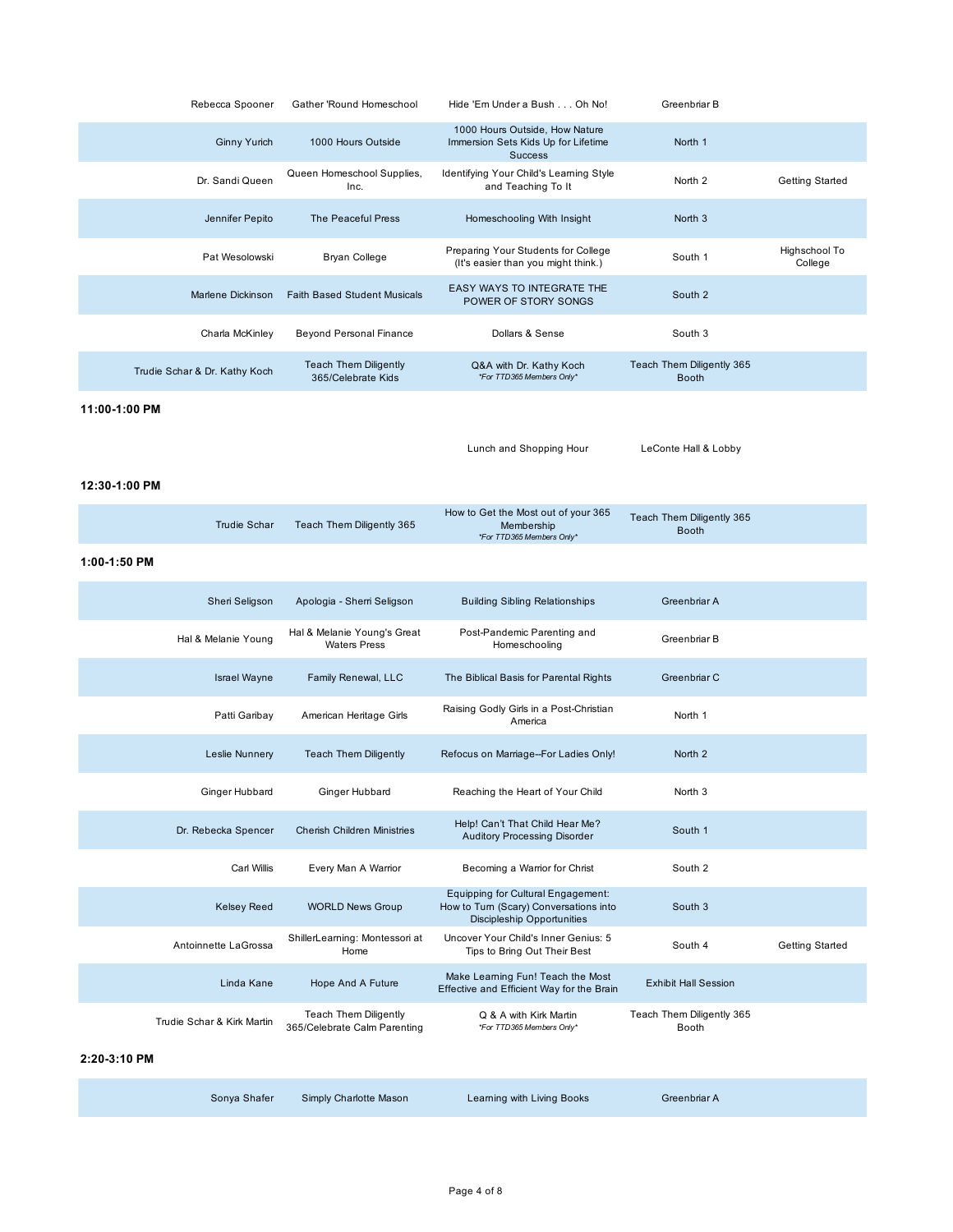| Dr. Jeff Myers            | <b>Summit Ministries</b>                               | Hearing and Understanding God's Call<br>on Your Life.                                  | Greenbriar B                |                          |
|---------------------------|--------------------------------------------------------|----------------------------------------------------------------------------------------|-----------------------------|--------------------------|
| <b>Tricia Goyer</b>       | Tricia Goyer, Author                                   | Raising Godly Kids                                                                     | Greenbriar C                |                          |
| Mark Hancock              | Trail Life USA                                         | Raising Godly Boys: The Four-Step<br>Proven Process for Growing Boys into<br>Godly Men | North 1                     |                          |
| Katy Morgan               | <b>Ginger Hubbard</b>                                  | Parenting in the Digital Age                                                           | North 2                     |                          |
| <b>Matthew Bullington</b> | University Ready                                       | <b>College Tools Simplified</b>                                                        | North <sub>3</sub>          | Highschool To<br>College |
| Barry PettyJohn           | Opening the 10/40 Window in the<br>Classroom           | Creating Servants at any Age                                                           | South 1                     |                          |
| Shanon Gygi               | <b>Brain Balance</b>                                   | Overcoming Learning Challenges                                                         | South 2                     |                          |
| Dollie Freeman            | Charlotte Mason Mastery™                               | How to Raise Motivated Learners                                                        | South 3                     | <b>Getting Started</b>   |
| Cole Regitz               | Author/Speaker - Cole Regitz                           | The History of Football                                                                | South 4                     |                          |
| Eujeana Chism             | <b>BJU Press</b><br>Homeschool/HomeWorks by<br>Precept | Managing Interruptions in the<br>Homeschool Day                                        | <b>Exhibit Hall Session</b> |                          |

**3:40-4:30 PM**

| Dr. Kathy Koch        | Celebrate Kids                     | Technology's Influence Over Beliefs<br>and Behaviors                                                                                | Greenbriar A                |                          |
|-----------------------|------------------------------------|-------------------------------------------------------------------------------------------------------------------------------------|-----------------------------|--------------------------|
| Amber Johnston        | Heritage Mom                       | Worldschooling: Taking the Show on<br>the Road                                                                                      | Greenbriar B                |                          |
| Linda Lacour Hobar    | The Mystery of History             | "To Grade or Not to Grade" - A Practical<br>Look at Grades in Homeschool                                                            | Greenbriar C                | <b>Getting Started</b>   |
| Connie Albers         | <b>Connie Albers LLC</b>           | Remain Steadfast During High School                                                                                                 | North 1                     | Highschool To<br>College |
| <b>Bradley Pierce</b> | Heritage Defense                   | 8 Laws Every Tennessee Parent<br>Should Know                                                                                        | North 2                     |                          |
| Dr. Sandi Queen       | Queen Homeschool Supplies,<br>Inc. | The Charlotte Mason Approach - An<br>Introduction                                                                                   | North <sub>3</sub>          | <b>Getting Started</b>   |
| <b>Kevin Conover</b>  | <b>Educate For Life</b>            | Stunning Historical Discoveries that Give<br>Proof for the Bible                                                                    | South 1                     |                          |
| Robyn Van Eck         | <b>Grammar of Grace</b>            | The Underground History of Education                                                                                                | South 2                     |                          |
| Aimee Smith           | Rest In The Trench                 | The Hidden Gift of Homeschooling with<br><b>Chronic Illness</b>                                                                     | South 3                     |                          |
| Terrie McKee          | Homeschooling One Child            | Hope for the Overwhelmed Homeschool<br>Parents                                                                                      | South 4                     |                          |
| Jason Lukawitz        | Etron Circuit Labs Inc.            | Introduction to Electronics - Hands On<br>Best Practices for introducing a STEM<br>based technology program into your<br>curriculum | <b>Exhibit Hall Session</b> |                          |
| 5:00-5:50 PM          |                                    |                                                                                                                                     |                             |                          |

| Israel Wayne       | Family Renewal, LLC             | Homeschooling from a Biblical<br>Worldview                                     | Greenbriar A |  |
|--------------------|---------------------------------|--------------------------------------------------------------------------------|--------------|--|
| Kim Sorgius        | Not Consumed Ministries         | How to Foster Responsibility in Your<br>Homeschool                             | Greenbriar B |  |
| <b>Kirk Martin</b> | <b>Celebrate Calm Parenting</b> | Discipline: Get Your Kids to Listen the<br>First Time                          | Greenbriar C |  |
| Rachael Carman     | Apologia                        | Attention Obsessive-Compulsive,<br>Perfectionist, Control-Freaks: CHILL<br>OUT | North 1      |  |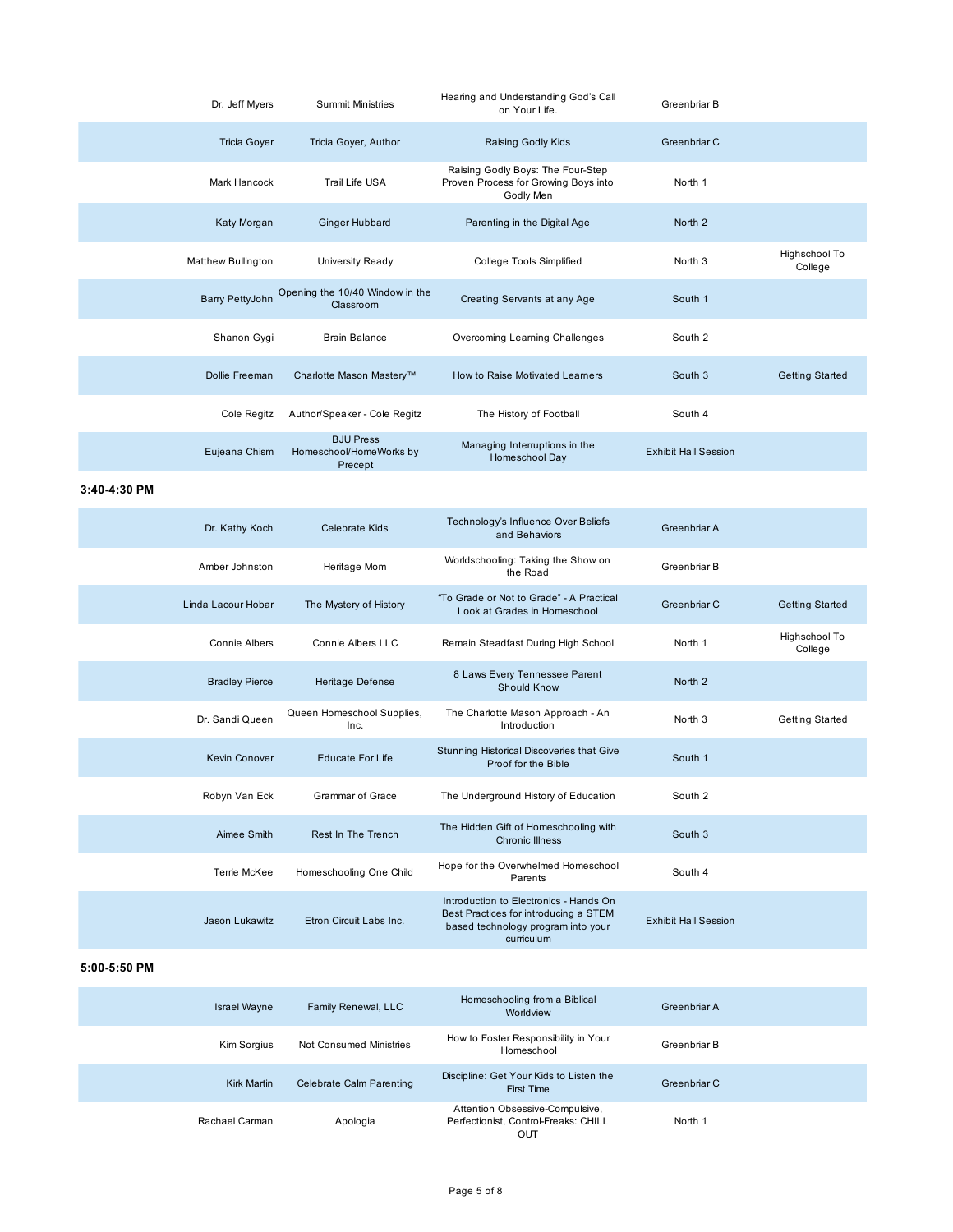| Catherine Zoller   | Rhyme and Reason Ministries  | Understanding the Temperaments (and<br>their blends)                                       | North 2                     |  |
|--------------------|------------------------------|--------------------------------------------------------------------------------------------|-----------------------------|--|
| David Nunnery      | <b>Teach Them Diligently</b> | Creating a Grateful Home                                                                   | North 3                     |  |
| Dr. Thomas McCuddy | <b>Families of Virtue</b>    | Virtuous Education: How to Integrate<br>Virtue and Character Formation into Any<br>Program | South 1                     |  |
| Angel Ogden        | <b>Brain Balance</b>         | <b>ADHD And Behavior</b>                                                                   | South 2                     |  |
| Cathryn Sterling   | Defend the Faith Ministry    | How Do We Address the Topic of<br>Evolution?                                               | South 3                     |  |
| Julia Nalle        | <b>BiblioPlan</b>            | Helping Mom Craft a Creative and<br>Thoughtfully Designed Curriculum                       | South 4                     |  |
| <b>Bryan Davis</b> | Bryan Davis, Author          | How to Write a Hero's Journey Story                                                        | <b>Exhibit Hall Session</b> |  |

### **6:20-7:10 PM**

| <b>Mike Snavely</b> | <b>Mission Imperative</b>         | Spiders!                                                                                                   | Greenbriar B                |                          |
|---------------------|-----------------------------------|------------------------------------------------------------------------------------------------------------|-----------------------------|--------------------------|
| Heidi St. John      | Heidi St. John                    | From Diapers To Diplomas: Secrets to<br>Starting Strong and Finishing with Joy                             | Greenbriar C                | Getting Started          |
| Scott LaPierre      | Living God's Way                  | <b>Finding Lasting Financial Peace</b>                                                                     | North 1                     |                          |
| Steve Blackston     | Husband of a Homeschooling<br>Mom | The Watchman of Your House                                                                                 | North <sub>2</sub>          |                          |
| Gabi Haberer        | <b>Mothers Gathered</b>           | Strength and Courage through<br>Seasons of Change                                                          | North <sub>3</sub>          |                          |
| Katy Hardwick Smith | The Voice of the Martyrs          | Are your children prepared? Prayer and<br>Persecution                                                      | South 1                     |                          |
| Dr. Wanda Philips   | Easy Grammar Systems              | Let's Move & Groove: Fun, Kinesthetic<br>Activities That Increase English Mastery<br>in Elementary Schools | South 2                     |                          |
| Renton Rathbun      | <b>Bob Jones University</b>       | What is Waiting for Christian Students at<br>the Public University?                                        | South 3                     | Highschool To<br>College |
| Dakota Lynch        | Scripture Memory Fellowship       | Scripture Memory Solutions for Busy<br><b>Homeschool Moms</b>                                              | South 4                     | <b>Getting Started</b>   |
| Monica Irvine       | The Etiquette Factory             | How do I Raise my Son to be a True<br>Gentleman and Make Sure my<br>Daughter Knows how to Find One?        | <b>Exhibit Hall Session</b> |                          |

### **7:30-9:00 PM**

| Rachael Carman | Apologia | Evening of Real Refreshment -- Mom's<br>Night | Greenbriar A |  |
|----------------|----------|-----------------------------------------------|--------------|--|
|----------------|----------|-----------------------------------------------|--------------|--|

# **Saturday 5/7/2022**

### **7:30-9:00 AM**

|                | Mark Hancock       | Trail Life USA           | Men's Breakfast                                                          | Greenbriar C        |  |
|----------------|--------------------|--------------------------|--------------------------------------------------------------------------|---------------------|--|
| $9:00-9:50$ AM |                    |                          |                                                                          |                     |  |
|                | Dr. Kathy Koch     | Celebrate Kids           | Identity: Who Do Your Children Think<br>They Are and Why Does It Matter? | <b>LeConte Hall</b> |  |
|                | <b>Todd Wilson</b> | The Smiling Homeschooler | Lies Homeschoolers Believe                                               | Greenbriar B        |  |
|                | Sonya Shafer       | Simply Charlotte Mason   | Choosing the Soundtracks of Your Life                                    | North 1             |  |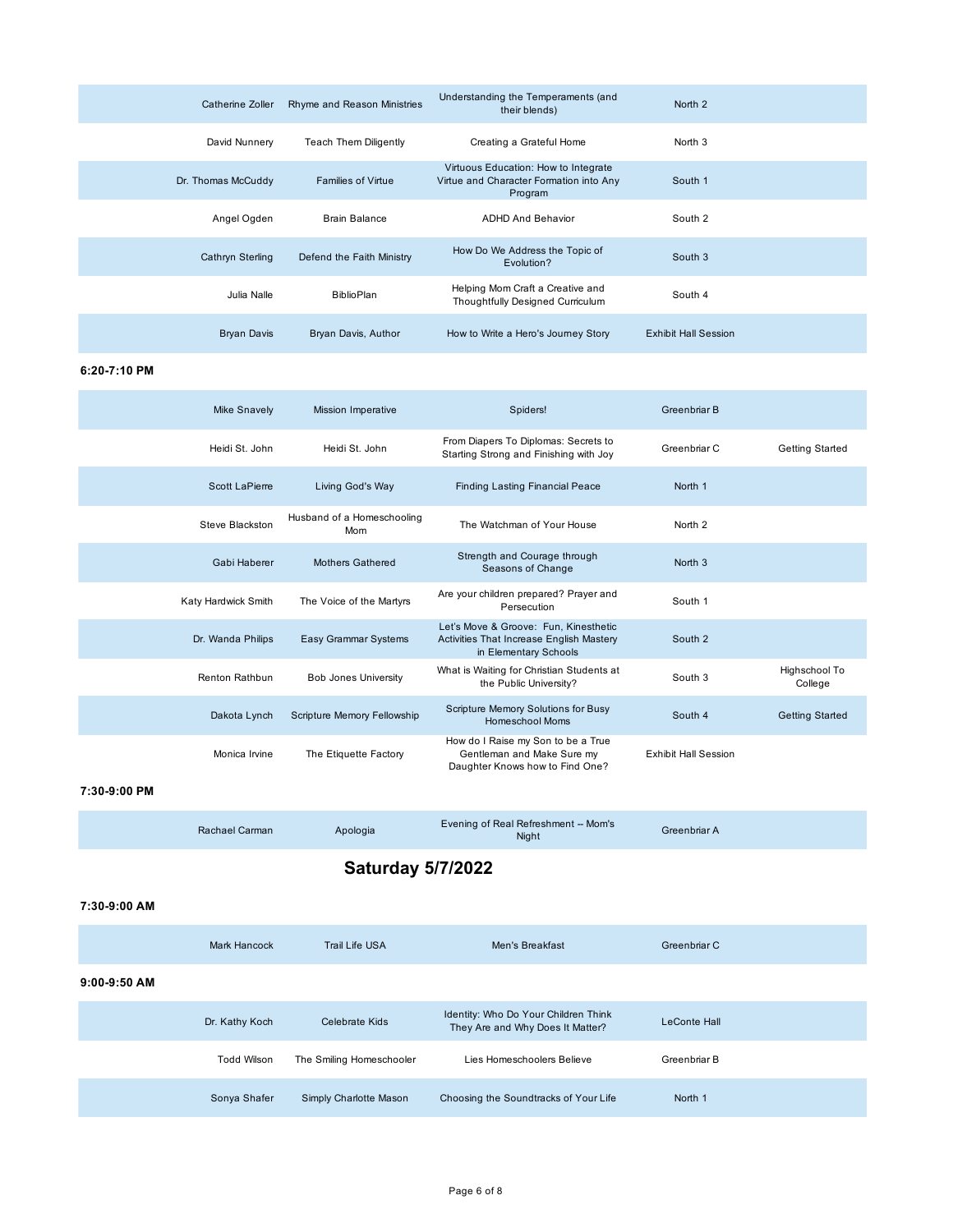|                | Sheri Seligson       | Apologia - Sherri Seligson                         | A Scientist's Showcase of Amazing<br>Creatures That Defy Evolutionary<br>Theory | North 2                     |                          |
|----------------|----------------------|----------------------------------------------------|---------------------------------------------------------------------------------|-----------------------------|--------------------------|
|                | Dr. Jeff Myers       | <b>Summit Ministries</b>                           | Truth Changes Everything                                                        | North <sub>3</sub>          |                          |
|                | Jennifer Pepito      | The Peaceful Press                                 | Bountiful Homeschooling on a Budget                                             | South 1                     |                          |
|                | Amber Johnston       | Heritage Mom                                       | Books as Mirrors, Windows, and Sliding<br><b>Glass Doors</b>                    | South 2                     |                          |
|                | Holly Jo Hightchew   | Potter's Ranch                                     | Dyslexia 101 - What Is Dyslexia?                                                | South 3                     |                          |
|                | Dr. Sandi Queen      | Queen Homeschool Supplies,<br>Inc.                 | Homeschooling During Difficult Times                                            | South 4                     |                          |
| 10:00-11:30 AM |                      |                                                    |                                                                                 |                             |                          |
|                | <b>Kirk Cameron</b>  | <b>Kirk Cameron</b>                                | KEYNOTE: American Campfire Revival                                              | <b>LeConte Hall</b>         |                          |
| 11:30-1:00 PM  |                      |                                                    |                                                                                 |                             |                          |
|                |                      |                                                    | Lunch and Shopping Hour                                                         | LeConte Hall & Lobby        |                          |
| 11:30-12:20 PM |                      |                                                    |                                                                                 |                             |                          |
|                | <b>Kirk Cameron</b>  | <b>Kirk Cameron</b>                                | TTD365 VIP Q&A Event With Kirk<br>Cameron<br>*For TTD365 Members Only*          | Greenbriar C                |                          |
| 1:00-1:50 PM   |                      |                                                    |                                                                                 |                             |                          |
|                | <b>Ginny Yurich</b>  | 1000 Hours Outside                                 | Walk by the Way, Teaching Spiritual<br>Truths through Natural Means             | Greenbriar A                |                          |
|                | Rebecca Spooner      | Gather 'Round Homeschool                           | Out of the Box "Teenschooling"                                                  | Greenbriar B                | Highschool To<br>College |
|                | Hal & Melanie Young  | Hal & Melanie Young's Great<br><b>Waters Press</b> | How NOT to Lose Your Teens                                                      | Greenbriar C                |                          |
|                | <b>Israel Wayne</b>  | Family Renewal, LLC                                | Helping the ADD / ADHD Child                                                    | North 1                     | <b>Getting Started</b>   |
|                | <b>Connie Albers</b> | <b>Connie Albers LLC</b>                           | Technology: How to Create Positive<br>Social Footprint                          | North <sub>2</sub>          |                          |
|                | Norm Wakefield       | The Spirit of Elijah Ministries                    | Three Power Sources Available in a<br>Man's Search for Happiness                | North 3                     |                          |
|                | Dennis Gundersen     | Grace & Truth Books                                | Homeschooling with a Broken Spirit                                              | South 1                     |                          |
|                | Joie Harber          | Creation To Revelation                             | God Made You For "Such a Time as<br>This"                                       | South 2                     |                          |
|                | <b>Misty Brown</b>   | <b>Cultivating Holy Beauty</b>                     | Quiet Time Skills for Women                                                     | South 3                     |                          |
|                | Kevin Conover        | <b>Educate For Life</b>                            | The Amazing Scientific Accuracy of the<br><b>Bible</b>                          | South 4                     |                          |
|                | Dr. Rebecka Spencer  | <b>Cherish Children Ministries</b>                 | The Dyslexic Learner (Igniting the<br><b>Brilliant Dyslexic Brain)</b>          | <b>Exhibit Hall Session</b> |                          |
| 2.00.2.00.01   |                      |                                                    |                                                                                 |                             |                          |

**2:00-3:00 PM**

Shopping Hour **LeConte Hall** 

**2:00-2:30 PM**